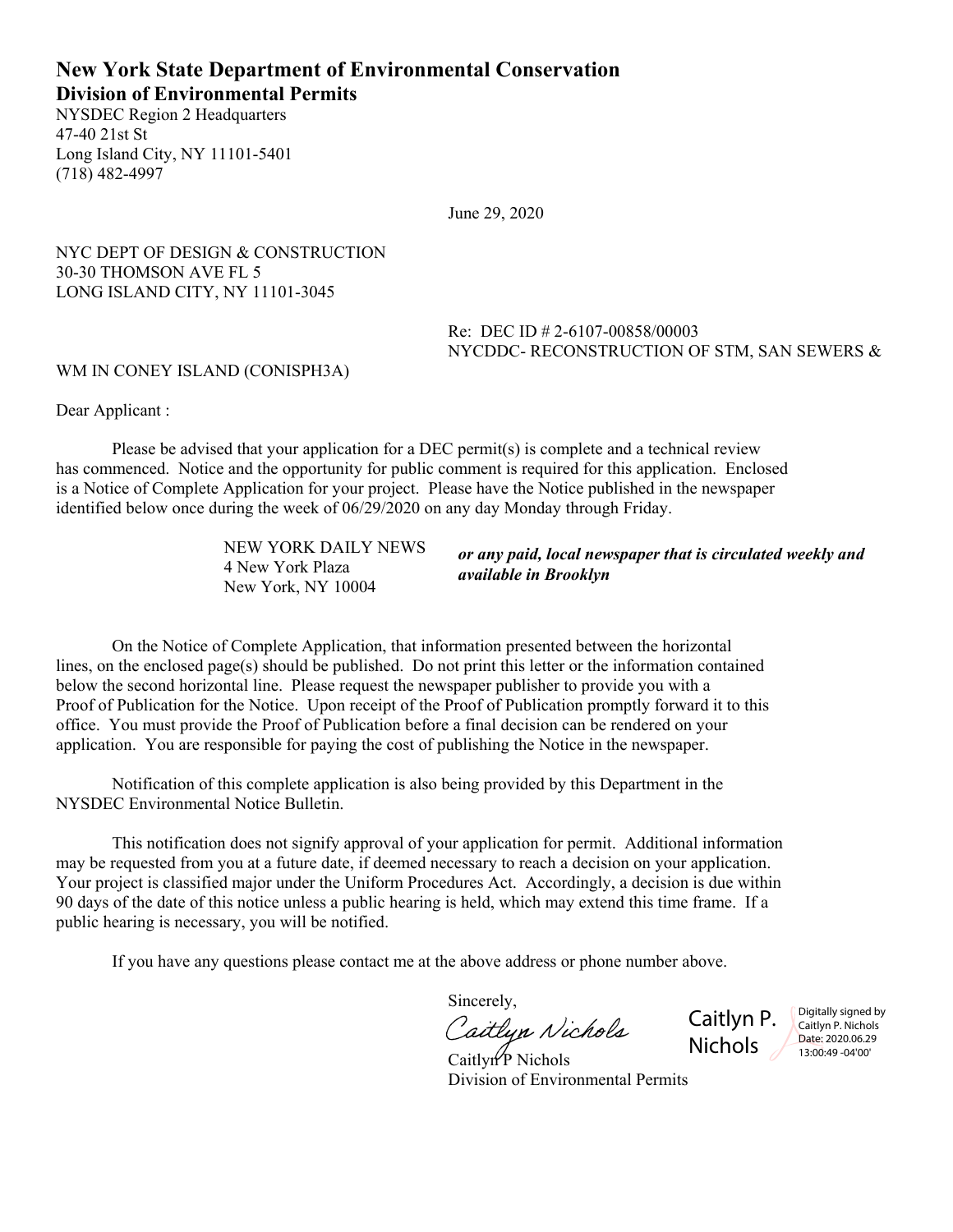# **THIS IS NOT A PERMIT \_\_\_\_\_\_\_\_\_\_\_\_\_\_\_\_\_\_\_\_\_\_\_\_\_\_\_\_\_\_\_\_\_\_\_\_\_\_\_\_\_\_\_\_\_\_\_\_\_**

# **New York State Department of Environmental Conservation Notice of Complete Application**

*Date:* 06/26/2020

 *Applicant*: NYC DEPT OF DESIGN & CONSTRUCTION 30-30 THOMSON AVE FL 5 LONG ISLAND CITY, NY 11101-3045

# *Facility*:NYCDDC- RECONSTRUCTION OF STM, SAN SEWERS & WM IN CONEY ISLAND (CONISPH3A)

 HART PL & W 16TH ST BROOKLYN, NY 11224

*Application ID*: 2-6107-00858/00003

 *Permits(s) Applied for:* 1 - Article 15 Title 15 Long Island Well Temporary Dewatering 1 - Article 17 Titles 7 & 8 Industrial SPDES - Surface Discharge

*Project is located:* in KINGS COUNTY

#### *Project Description:*

The Department has made a tentative determination to approve this application for a new permit for a proposed withdrawal and discharge of up to 1,728,000 gallons per day of treated groundwater into Coney Island Creek (Class I) from a treatment system that includes pH adjustment, sedimentation, filtration and carbon adsorption at the applicant's project site located in the Coney Island area of Brooklyn. The applicant proposes to operate a temporary construction dewatering and groundwater treatment system to facilitate reconstruction of storm sewers and sanitary sewers in various city streets, including: Hart Place, West 16th Street, Neptune Avenue, and Surf Avenue. Pumped and treated groundwater is to be directed to an existing NYCDEP storm sewer which discharges to Coney Island Creek via NYCDEP Outfall ID CI-664.

Requests for a legislative (public statement) hearing must be sent in writing to the DEC contact person below by the comment deadline. The Department assesses such requests pursuant to 6 NYCRR Section 621.8. The draft permit and fact sheet may be viewed and printed from the Department website at: http://www.dec.ny.gov/permits/6054.html.

Refer to this application by the application number listed above and SPDES Number NY0277053.

#### *Availability of Application Documents:*

Filed application documents, and Department draft permits where applicable, are available for inspection during normal business hours at the address of the contact person. To ensure timely service at the time of inspection, it is recommended that an appointment be made with the contact person.

This project is subject to the Department's Environmental Justice Policy and an enhanced public participation plan has been prepared and accepted as a component of application completeness. As part of the plan, a document repository has been established near the project area that contains application and project related materials. Information on the repository location and other outreach components of the plan is available from the identified DEC contact.